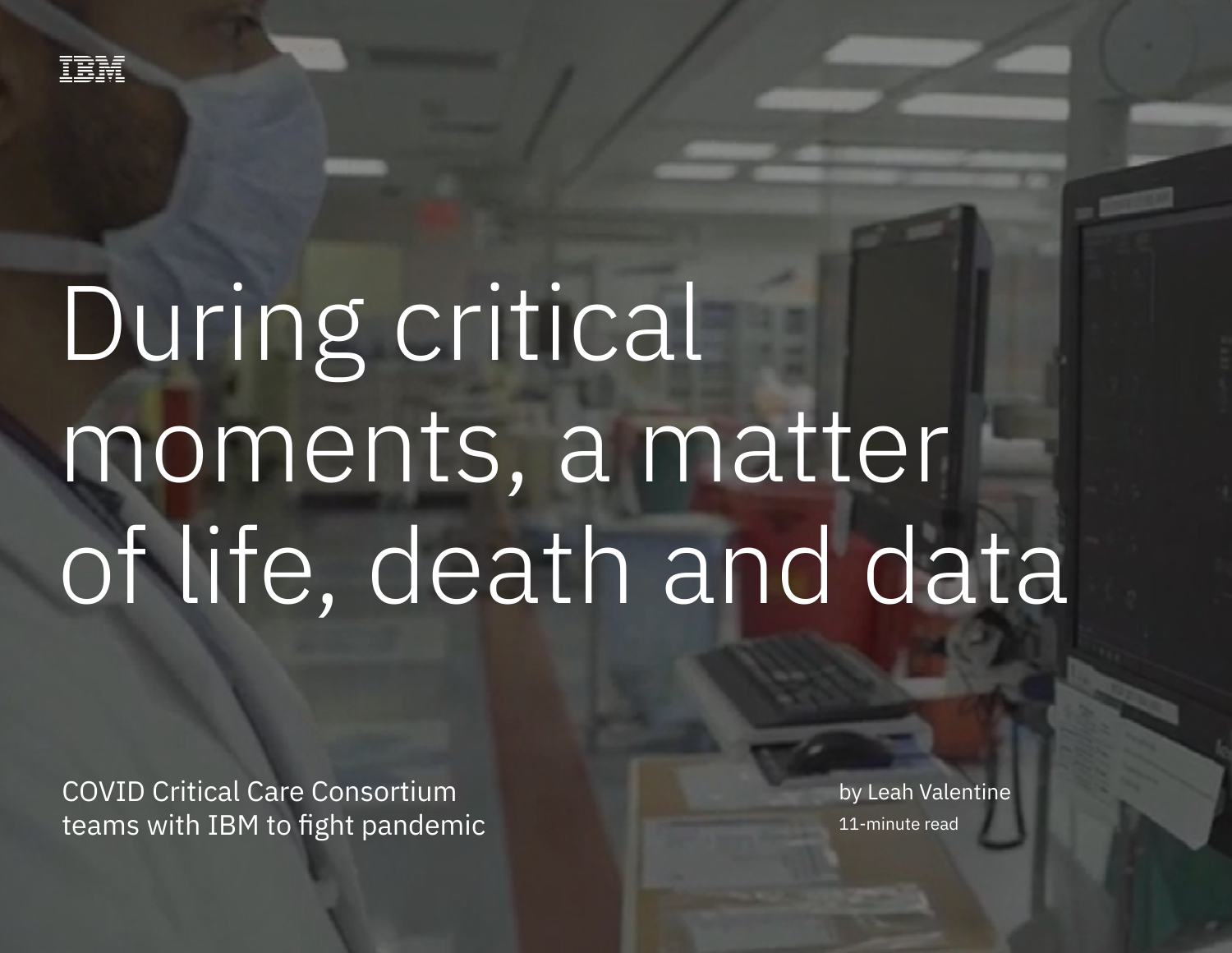e don't know what to do!" These are six words that no intensive care physician ever wants to hear. But at the beginning of 2020, as reports about a new kind of coronavirus infection reached Prof. John Fraser, he heard these disturbing words with alarming frequency. **EXERICAN SOCITY AND CONTROLL CONTROLL CONTROLL CONTROLL CONTROLL CONTROLL CONTROLL CONTROLL CONTROLL CONTROLL CONTROLL CONTROLL CONTROLL CONTROLL CONTROLL CONTROLL CONTROLL CONTROLL CONTROLL CONTROLL CONTROLL CONTROLL CON** 

"We heard from colleagues that said this didn't seem like a plague," says Prof. Fraser, Professor and Director of the Critical Care Research Group at The University of Queensland (UQ) in Brisbane, Australia. "The lungs were acting differently. Patients were experiencing kidney failure and bizarre delirium. Friends and colleagues from across the Asia-Pacific region, exhausted from their rounds, called me every night and asked, 'What would you do in this situation?'"

At the time, Prof. Fraser had nothing to offer. He had never seen the disease before. The lack of clinical treatment information for COVID-19 infections—as the virus was now called—shook him to

together," says Prof. Fraser. "We had to do something now, before the vaccines and treatments came. How could we help our friends look after the most critically ill?"

Early on, as the COVID-19 pandemic spread from country to country, emergency room and ICU clinicians relied on disparate sources of treatment information. These included thick decks of spreadsheets, medical journals, a variety of online resources and, as always, on-the-fly consultations with colleagues on a variety of rapidly formed social media groups. But problems with existing and outdated clinical reference resources soon became evident.

In a fast-paced ICU environment, there often wasn't enough time for clinicians to drill down for the specific information required for each patient case. Because of the novelty of the disease, treatment databases were often incomplete, and many databases were set up for academics working on a research schedule, not clinicians constantly responding to "Stat!" on the ICU floor.

But then, a solution came to Prof. Fraser. "I realized there were weapons we could use because there were already 20,000 intensive care patient records out there," he says. "If we could bring this data together somehow, it would really help us."

At the beginning of 2020, the COVID Critical Care Consortium (COVID Critical) launched the Extra-Corporeal Membrane Oxygenation for 2019 novel Coronavirus Acute Respiratory Disease (ECMOCARD) research study. ECMOCARD studies the treatment and outcomes of COVID-19 patients in participating hospitals. The ECMOCARD database is the largest global repository of COVID-19 ICU patient information and has been endorsed by the World Health Organization and the US Centers for Disease Control and Prevention. Now, the database includes over 3500 eligible patient enrollments and is powering the statistical analyses for manuscripts which is led by colleagues at Queensland University of Technology (QUT).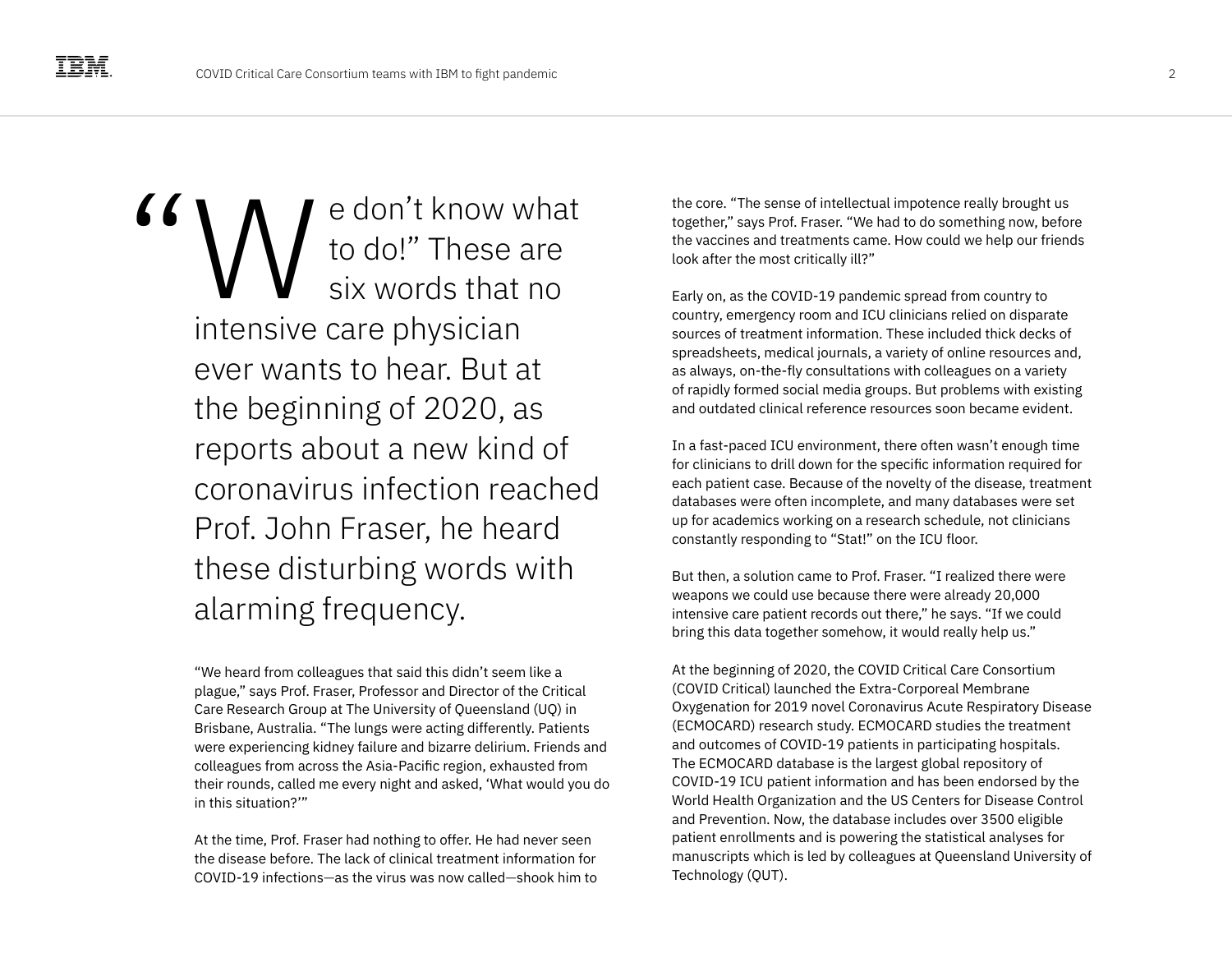Participating hospitals and medical centers



in 50+ countries

COVID-19 ICU patient database



de-identified cases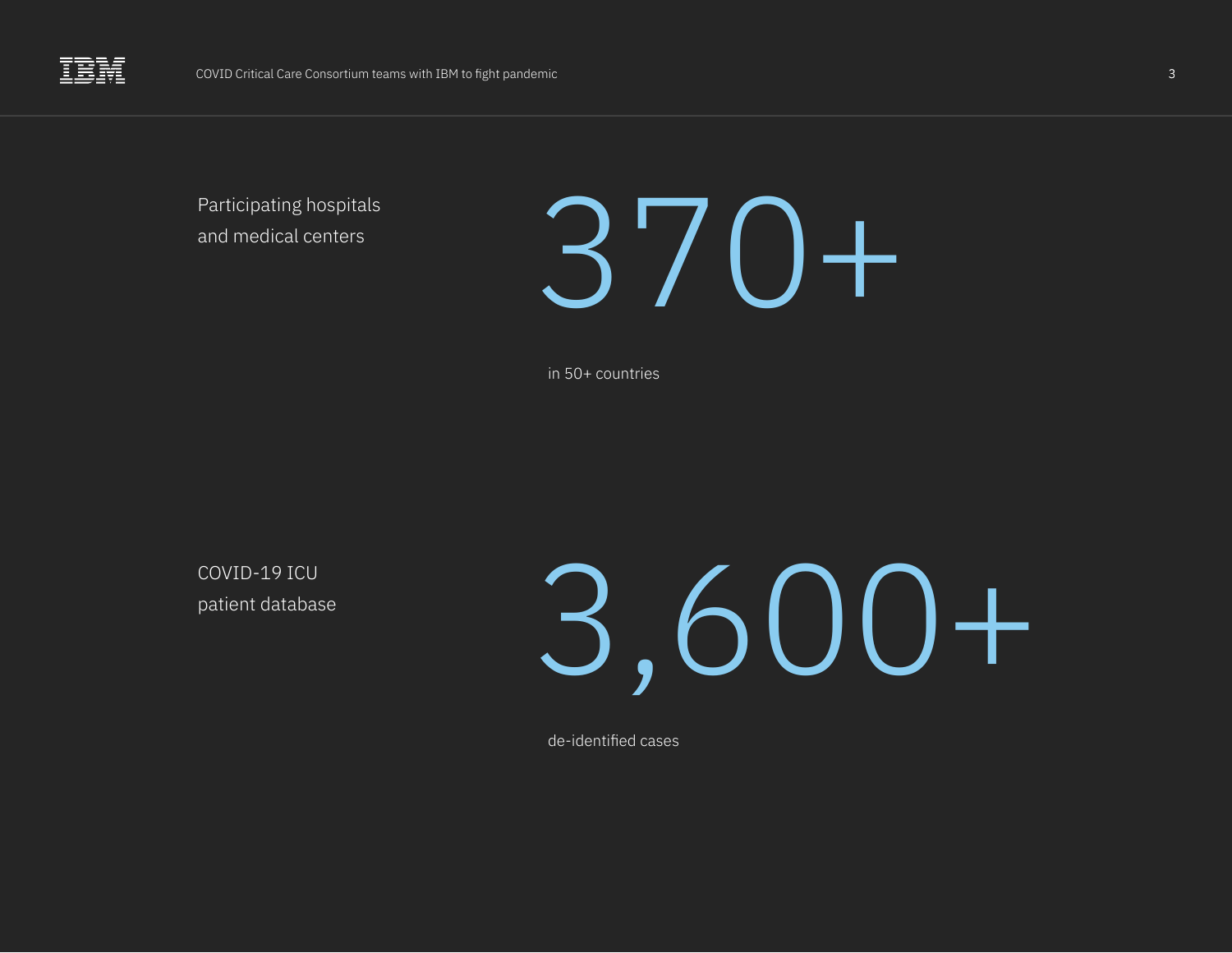"It was like racing down the motorway at high speed with your sick mum in the backseat and the doctor driving blindfolded… because he or she had never seen this condition."



**John Fraser**, Professor and Director, Critical Care Research Group, The University of Queensland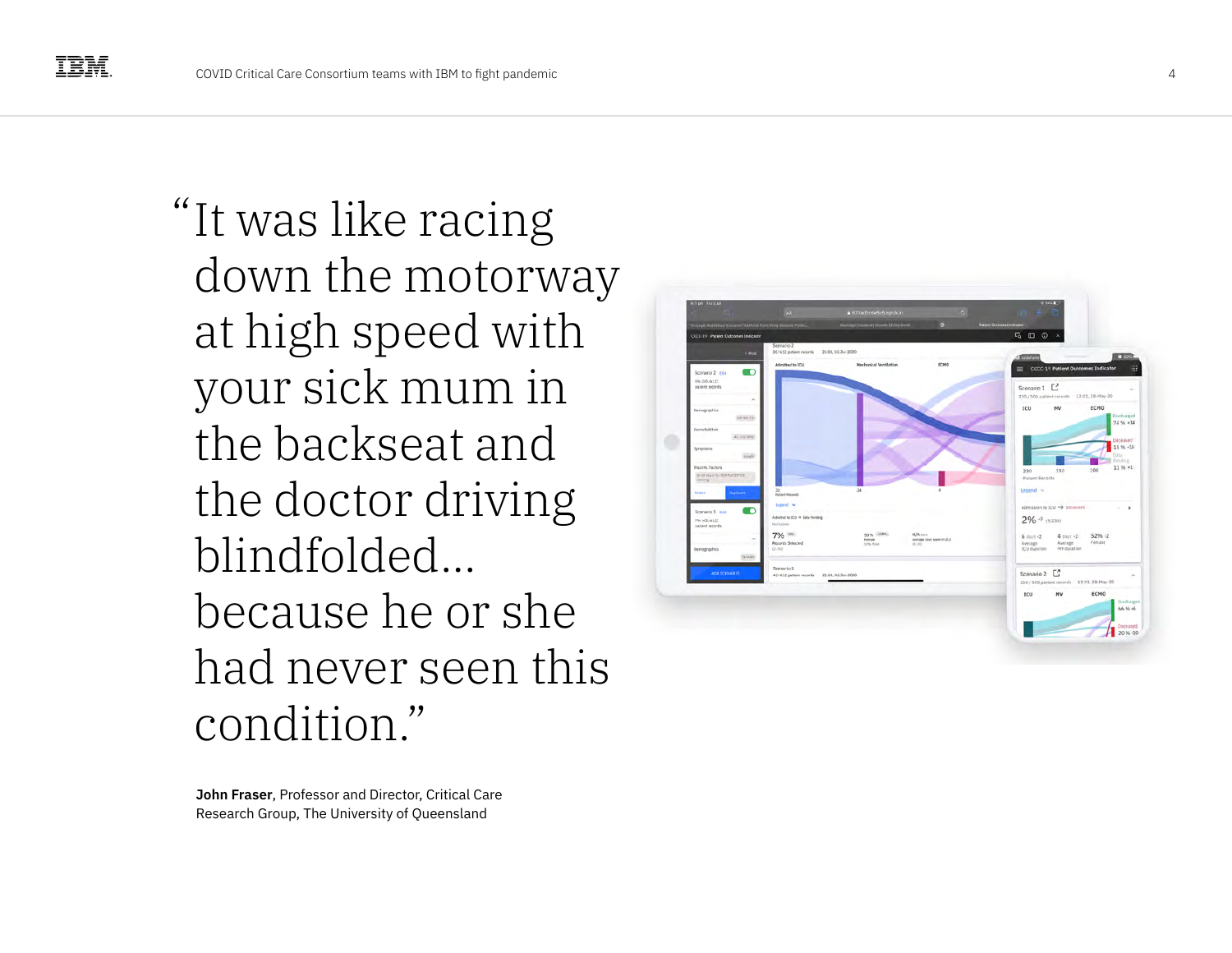#### Harnessing the power of data



As ICU wards around the world began to fill up with COVID-19 patients, data about patient treatments and outcomes grew accordingly. "But our understanding was not growing because we could not harness the power of all these separate and disparate data sources," says Prof. Fraser. "Looking at the regional and national silos where this information was stored, we

asked, 'How can we get a better picture and better understanding?'"

Prof. Fraser saw the challenge as a puzzle to be solved. "If you have thousands of pieces of data spread across the world in different places, you can't see a picture," he says. "But if we bring those jigsaw pieces together, we can see a picture form."

When the COVID-19 pandemic struck the Asia-Pacific region, Prof. Fraser was conducting a research study looking for better ways to preserve donated hearts during transportation. He immediately pivoted to developing his idea for creating a COVID-19 treatment database designed for ICU clinicians. In March 2020, Prof. Fraser discussed the project with Australian news media. Shortly thereafter, the IBM team in Brisbane, Australia saw the story in the local newspaper and reached out to find out how IBM could assist Prof. Fraser's COVID Critical initiative.

In the beginning, Prof. Fraser and his team received more than 1,000 email inquiries a day from around the world. He also began a weekly series of video teleconferences attended by hundreds of global clinicians to determine what kind of treatment information tool would be most useful in an ICU setting.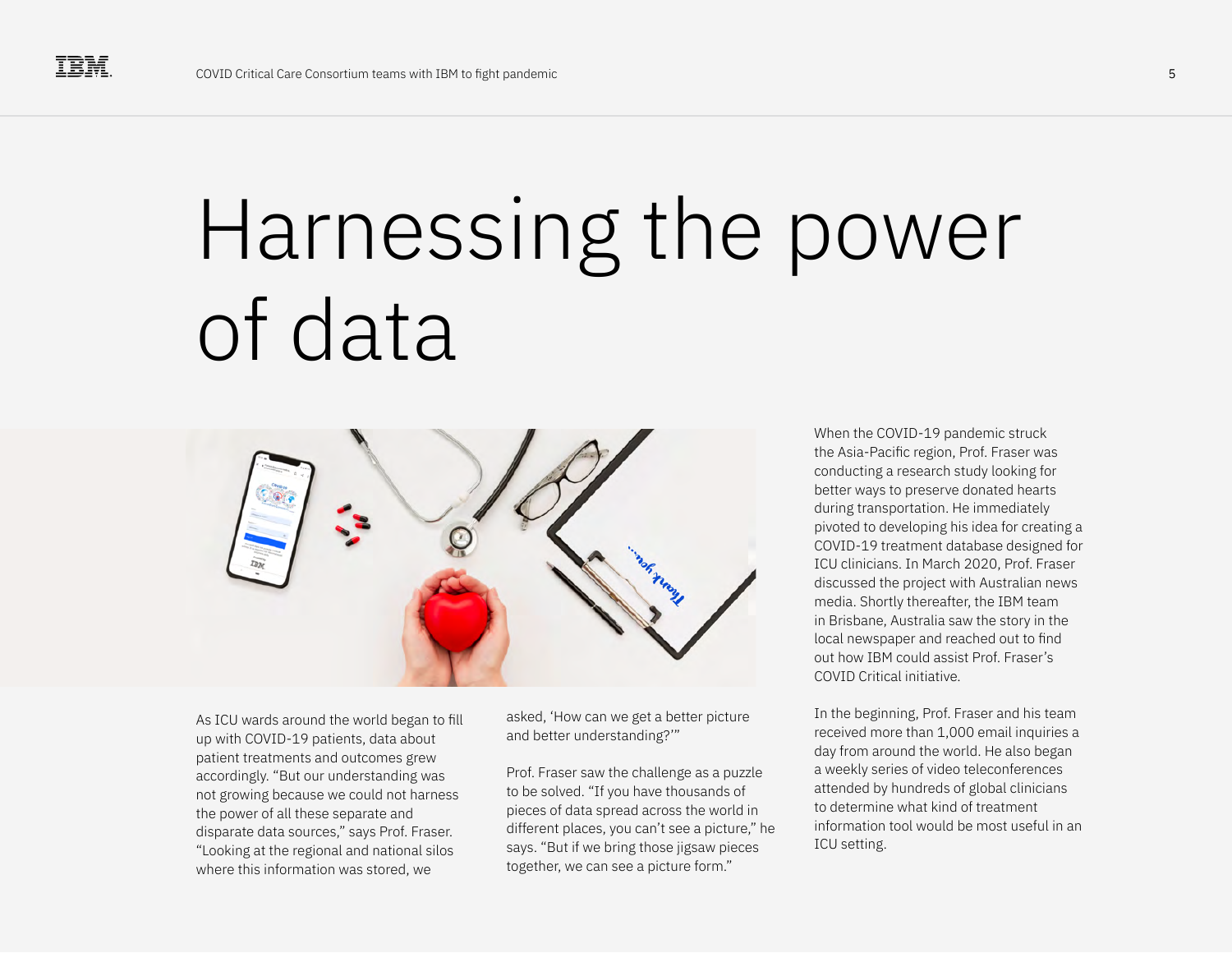## Design and discovery

Two IBM iX® design researchers from Sydney, Australia initiated design discovery through an "Empathy Safari" to understand the scenario that unfolded before clinicians on these calls. The researchers played back their findings to the group to confirm that the full range of archetypes and regions were covered.

Initially, IBM was asked to enhance an existing "health research" prototype, developed by a team of academics within The University of Oueensland's Faculty of Science. This dashboard used thousands of lines of code to curate the data, and while it laid crucial groundwork, this dashboard was better suited to researchers with more time to pore over and edit large amounts of data. For sleep-deprived ICU clinicians working 14 to 18 hours a day, back-to-back, a new kind of dashboard display was required. The data needed to surface quickly and be consumed at the bedside by clinicians encumbered by Personal Protective Equipment (PPE) that required 20 minutes to put on and take off.

Using IBM® Enterprise Design Thinking™ and agile methodologies, Prof. Fraser,



COVID Critical, and the IBM iX designers quickly started forming key insights from their research. The clinicians set forth the following "Hill Statement" that directed the building of the dashboard from inception to deployment:

"As an ICU clinician at the bedside, or at the noon meeting, I want to be able to enter de-identified patient data that is associated to the key milestones dates of an ICU patient flow, and compare that to the aggregate COVID-19 results from across the globe, by filtering against specifics such as countries that are similar to mine, age groups, severity of disease,

main therapies or comorbidities that are similar to my patient."

During the Empathy Safari phase of design discovery, IBM recommended an unbiased view of what the real-world experience was like for ICU clinicians and what information they needed at their fingertips. During dashboard design, COVID Critical took into account language barriers and clinician experiences related to differences between high, low- and middle-income countries. COVID Critical also coined the term: "We are building for data without borders. If we can't travel, why can't our data?"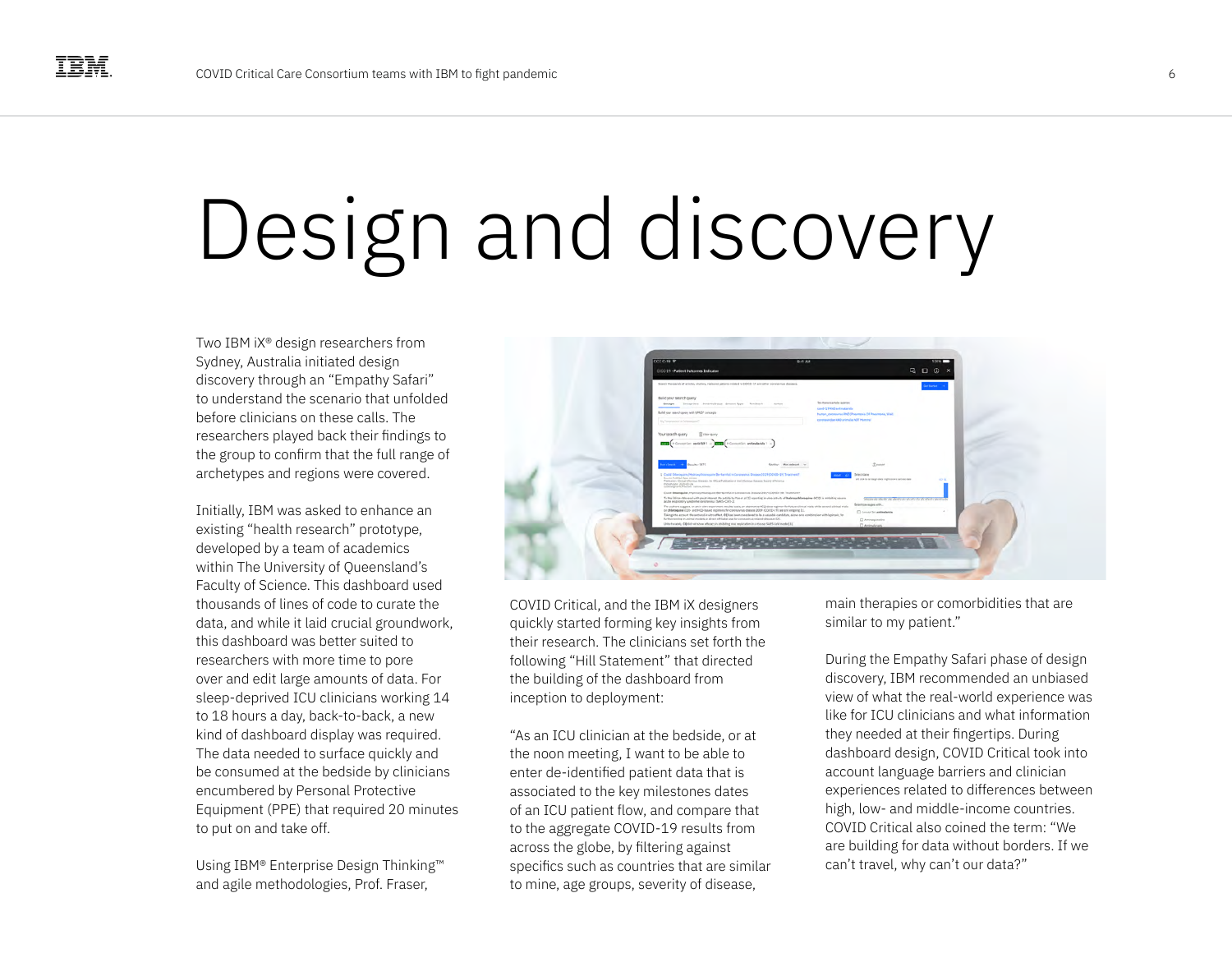# A dashboard for multiple devices



"We decided that a dashboard that could be dynamic across multiple devices would be the easiest and fastest way to update information on a daily basis and guide clinicians on their own decision-making," says Prof. Fraser. "When we started design discovery, IBM asked, 'How can we best display this?' The IBM team became as equally passionate as the clinicians."

Five core design pillars provided the foundation for all design and development decisions going forward, including:

• "Glanceable Consumability" — Clinicians need to quickly see information that

answers all key patient questions in a single pass.

- "Simplicity is Key" Clinicians work in a complex, ever-changing environment with many unknowns. They don't need anything that adds uncertainty.
- "Trust in Data" Clinicians need to be confident that they are not misled on life and death decisions made at key ICU patient milestones.
- "Protect Myself to Protect Others" Clinicians need to disseminate and evaluate information about wearing PPE.
- "Contextualizable" Clinicians need to place the data and make decisions within the context of patient needs. Patient data also needs to be placed in the context of aggregated data.

To get working dashboard prototypes into the hands of clinicians and support them in the new COVID-19 ICU environment, IBM iX designers and clinicians rapidly iterated dashboard designs reflecting the most current research.

Since January 2020, over 23,000 COVID-19 related papers have been published. With the number of published papers doubling every 20 days, this represents the largest proliferation of scientific literature in history, resulting in information overload and "channel fatigue". In addition, many reports become invalid and are retracted, making access to current information more important than ever.

Preferred data sources and channels for keeping up to date with the latest COVID-19 data include trusted scientific and medical publications, as well as daily management briefings. Social media was also used to communicate with trusted colleagues, including platforms such as Twitter and private chat groups within trusted networks such as WhatsApp and Viber.

With the clock ticking and a mysterious killer continuing to spread around the world, time is of the essence, but essential clinical data is finally plentiful and available.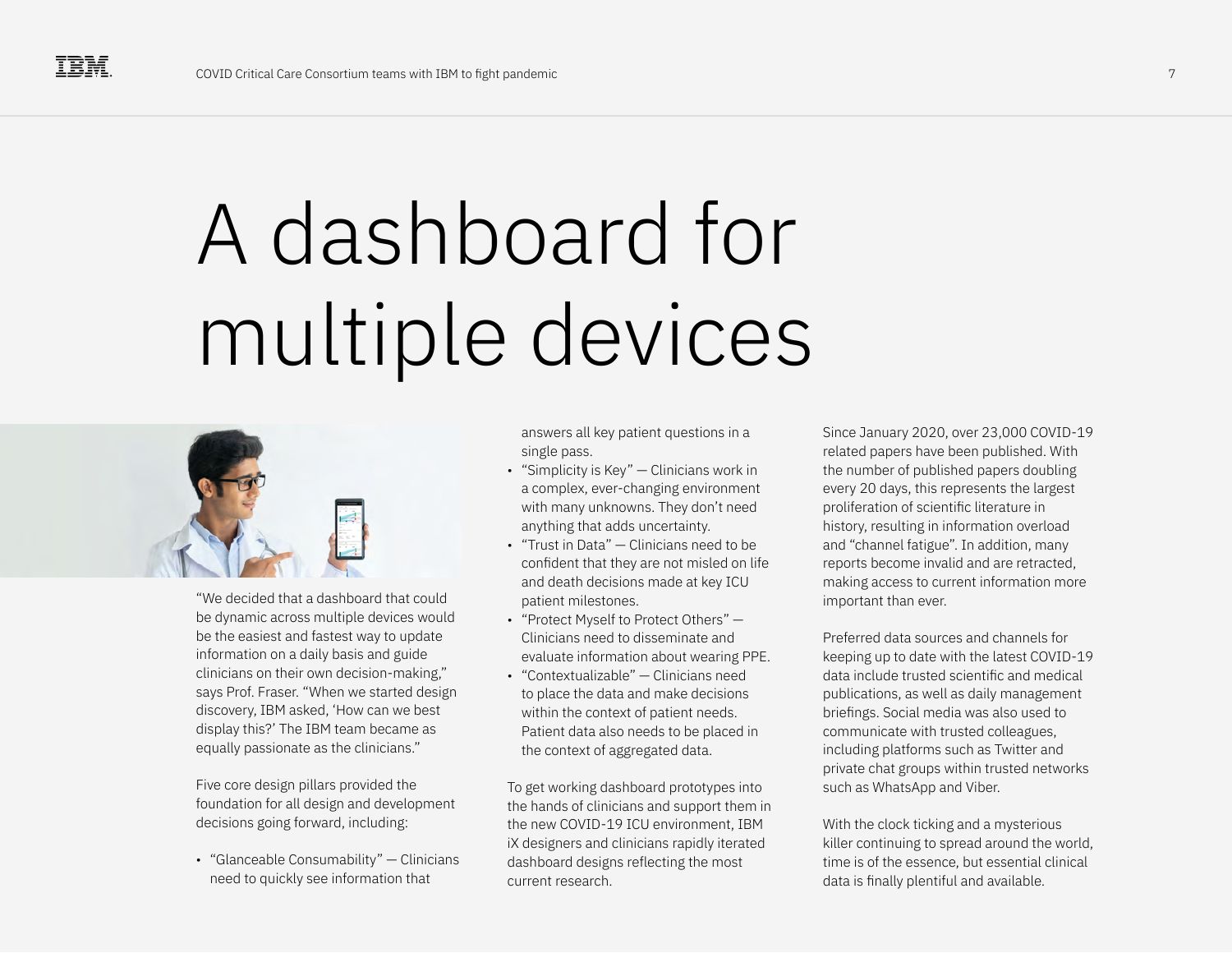### Anatomy of an application

Within eight weeks, COVID Critical clinicians—in partnership with IBM designers and developers—began testing a new "connected clinician" app called the Patient Outcome Indicator Dashboard. This dashboard ingests data cleaned by the processing code written by the UQ data science team.

Compatible with most major web browsers and available on mobile phones, tablets and desktop computers, the realtime display dashboard provides a fast, highly visual user experience with five key elements:

- A starting dashboard display of datasets related to past COVID-19 patients
- A scenario builder for filtering desired patient parameters
- A scenario card that sums up the selected patient parameters
- Statistical displays of data streams related to the subset of patient records selected



• A method to compare patient scenarios to outcomes of current and previous COVID-19 patients to empower prognosis

[IBM Consulting](https://www.ibm.com/consulting) designed and developed the dashboard apps and [IBM Cloud®](https://www.ibm.com/cloud)  served as a security-rich and scalable platform as a service (PaaS) development platform. During tool development [IBM](https://www.ibm.com/security)  [Security™](https://www.ibm.com/security) provided tools to encrypt and secure sensitive data.

In addition, IBM business units provided their time and expertise on a pro-bono basis and continue to work with COVID Critical to continue improving solutions.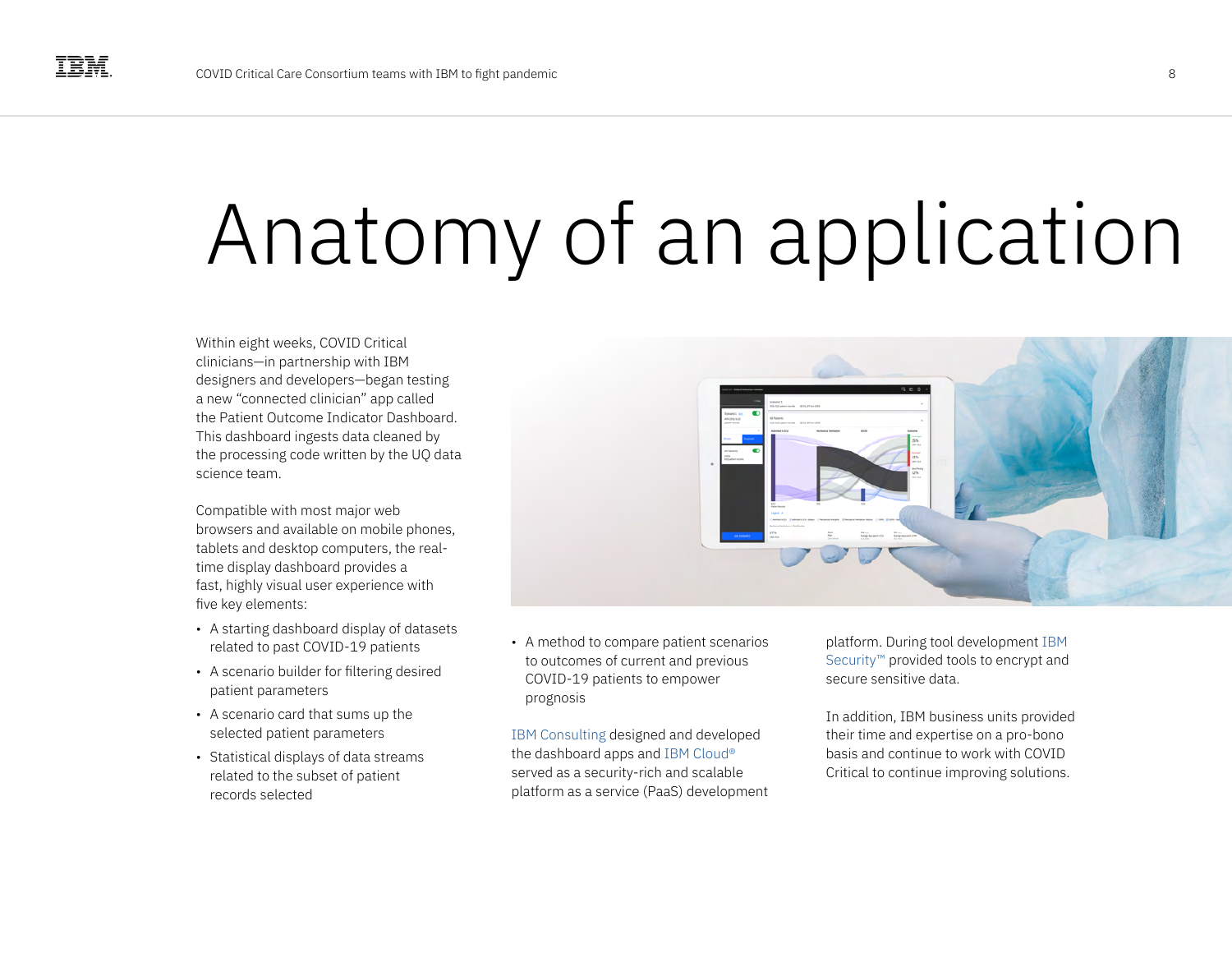# Breathing easier with treatment insights



Today, ICU clinicians around the world are using the COVID Critical app as they treat COVID-19 patients, informed by data contributed by COVID Critical member hospitals. "It allows us to compare our

ICU patients to patients from around the world, so we can track and understand what could happen to individual patients," says Dr. Asad Usman with the Department of Anesthesia and Critical Care at the University of Pennsylvania.

The initial focus of the clinical app is on treatment data related to mechanical ventilation and dialysis. As more data is collected and analyzed, the app will be expanded to record and share clinical features related to pulmonary, cardiological, neurological and kidney function.

Although the clinical app's primary focus is to empower clinicians in moments that matter, information gained from the patient database also provides impact statistics related to hospital bed resourcing and forecasting. For example, the cost of mechanical ventilation for a COVID-19 patient has been estimated at USD 20,000 per day, with a total in-hospital treatment cost ranging from USD 42,000 to USD 500,000.

On average, COVID-19 patients spend 24 days in the ICU. Analysis of data also revealed another concerning statistic: when COVID Critical started in early 2020, ICU mortality rates stood at 80%—another reason for the urgency of COVID Critical efforts.

"Doctors and nurses are data-driven creatures," says Prof. Fraser. "We like to know what to do next because the stakes are incredibly high. We need the data to help your mum and dad as much as possible."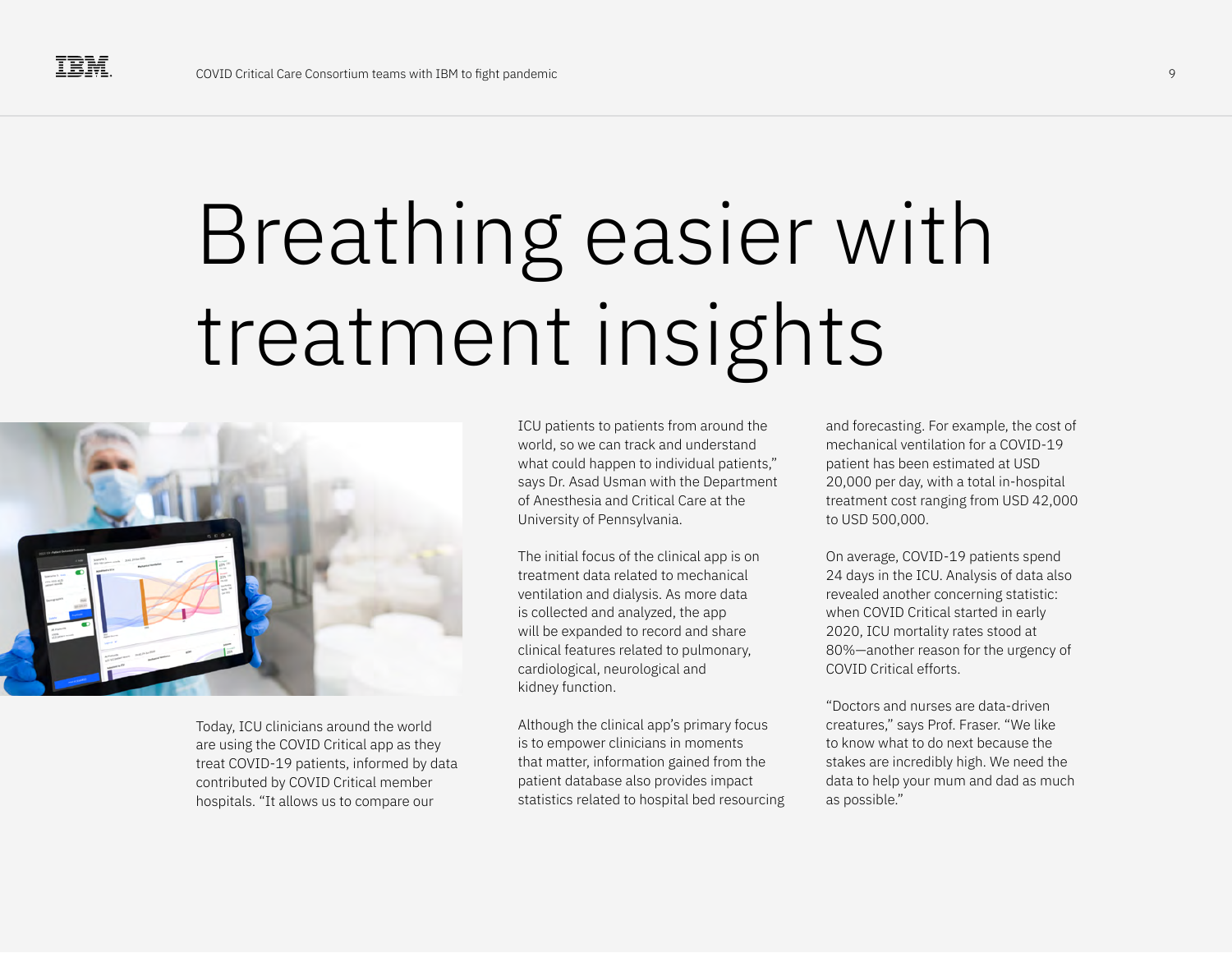# Tech beyond borders for healthy collaboration

With the addition of each new hospital to COVID Critical and the input of each new deidentified patient record to the COVID-19 database, the founding vision behind COVID Critical comes into tighter focus. "We were creating not doctors without borders, but technology without borders," says Prof. Fraser.

By putting the apps into the hands of clinicians in over 50 countries—and growing—around the world, low- and middle-income countries can benefit from research developed in high-income countries. In addition, all participating countries can share global treatment insights on a constantly changing pathogen that respects no borders.

When the ECMOCARD research study concludes, even more COVID-19 treatment lessons-learned will be shared widely across clinical and research settings.

In the future, the technology behind the app holds significant promise for other

clinical research topics, as well as other medical technologies, including wearable devices and pocket technologies designed for monitoring and updating. And with more data collection comes the potential to evolve the use of AI to accelerate the generation of curated knowledge and sharing of insights.

Beyond the collaboration across continents and between public and private sectors, COVID Critical and IBM have also removed barriers between professional silos. "Traditionally, collaboration between the two industries, medicine and computer engineering, has been like oil and water," says Dr. Usman. "Together, intensive care physicians, UQ mathematicians, data scientists and IBM experts spearheaded the rapid design and development of an application that empowers physicians and disseminates insights in the key moments that matter"

"COVID Critical, working with IBM, has created a level playing field that everyone



in different countries can access in the same way," says Prof. Fraser. "If used properly, data and technology will help prevent infection, treat the patients and help us go back to work, go back to play, go back to travel, and go back to education. Technology and data used smart is the way forward."